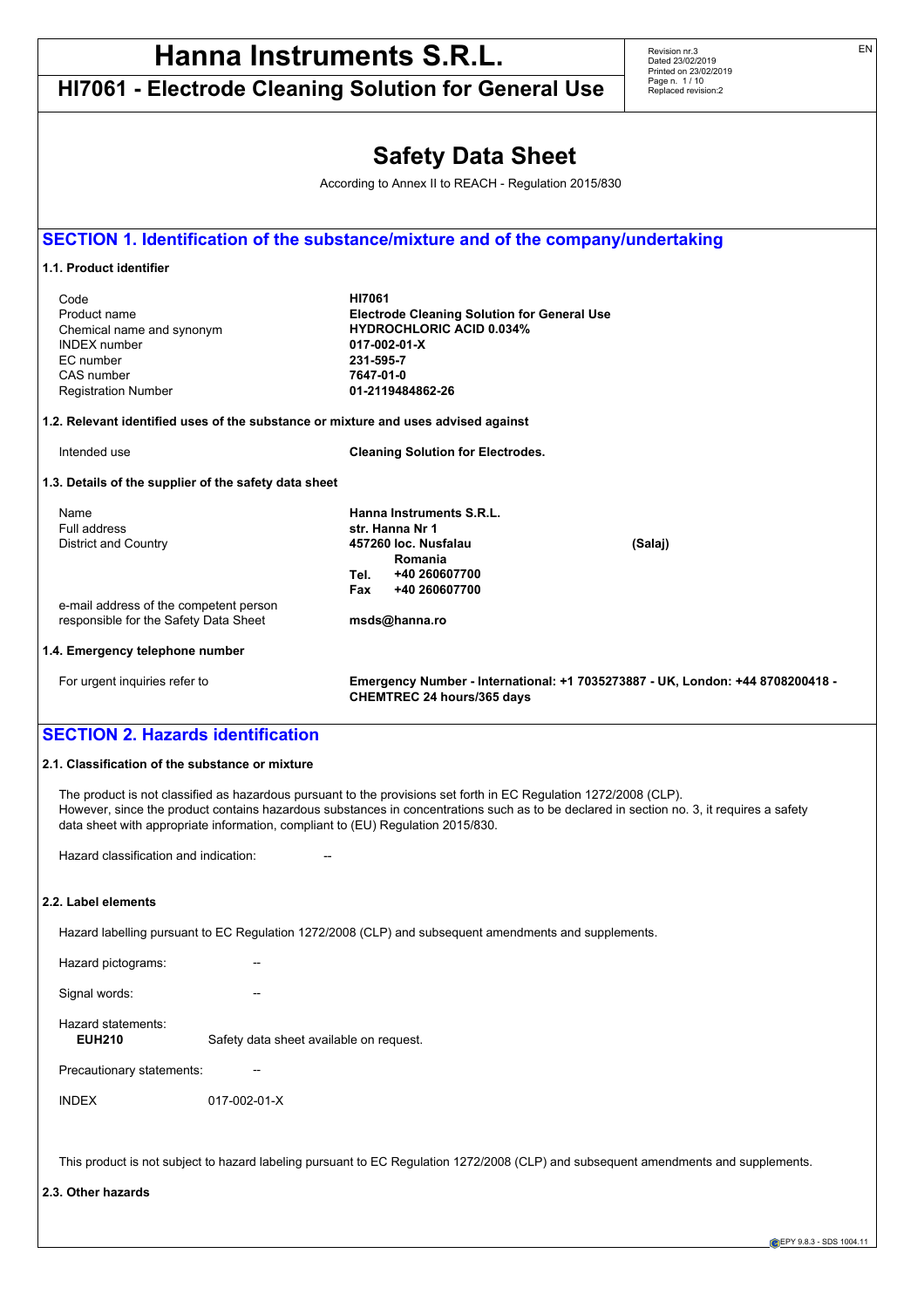**HI7061 - Electrode Cleaning Solution for General Use**

Revision nr.3 Dated 23/02/2019 Printed on 23/02/2019 Page n. 2 / 10 Replaced revision:2

On the basis of available data, the product does not contain any PBT or vPvB in percentage greater than 0,1%.

### **SECTION 3. Composition/information on ingredients**

### **3.2. Mixtures**

Contains:

Identification **x = Conc. % Classification 1272/2008 (CLP) HYDROCHLORIC ACID**<br>CAS 7647-01-0 0 ≤ x < 0,1 *CAS 7647-01-0* 0 ≤ x < 0,1 **Met. Corr. 1 H290, Skin Corr. 1B H314, Eye Dam. 1 H318, STOT SE 3 H335,** *EC 231-595-7*

**Classification note according to Annex VI to the CLP Regulation: B**

*INDEX 017-002-01-X Reg. no. 01-2119484862-26*

The full wording of hazard (H) phrases is given in section 16 of the sheet.

## **SECTION 4. First aid measures**

### **4.1. Description of first aid measures**

Not specifically necessary. Observance of good industrial hygiene is recommended.

### **4.2. Most important symptoms and effects, both acute and delayed**

Specific information on symptoms and effects caused by the product are unknown.

HYDROCHLORIC ACID HYDROCHLORIC ACID 37%: Irritation and corrosion, Cough, Shortness of breath, cardiovascular disorders, Risk of blindness!.

### **4.3. Indication of any immediate medical attention and special treatment needed**

Information not available

## **SECTION 5. Firefighting measures**

### **5.1. Extinguishing media**

SUITABLE EXTINGUISHING EQUIPMENT The extinguishing equipment should be of the conventional kind: carbon dioxide, foam, powder and water spray. UNSUITABLE EXTINGUISHING EQUIPMENT None in particular.

### **5.2. Special hazards arising from the substance or mixture**

HAZARDS CAUSED BY EXPOSURE IN THE EVENT OF FIRE Do not breathe combustion products.

HYDROCHLORIC ACID

HYDROCHLORIC ACID 37%: Not combustible. Ambient fire may liberate hazardous vapours. Fire may cause evolution of: Hydrogen chloride gas.

### **5.3. Advice for firefighters**

### GENERAL INFORMATION

Use jets of water to cool the containers to prevent product decomposition and the development of substances potentially hazardous for health. Always wear full fire prevention gear. Collect extinguishing water to prevent it from draining into the sewer system. Dispose of contaminated water used for extinction and the remains of the fire according to applicable regulations. SPECIAL PROTECTIVE EQUIPMENT FOR FIRE-FIGHTERS

Normal fire fighting clothing i.e. fire kit (BS EN 469), gloves (BS EN 659) and boots (HO specification A29 and A30) in combination with self-contained open circuit positive pressure compressed air breathing apparatus (BS EN 137).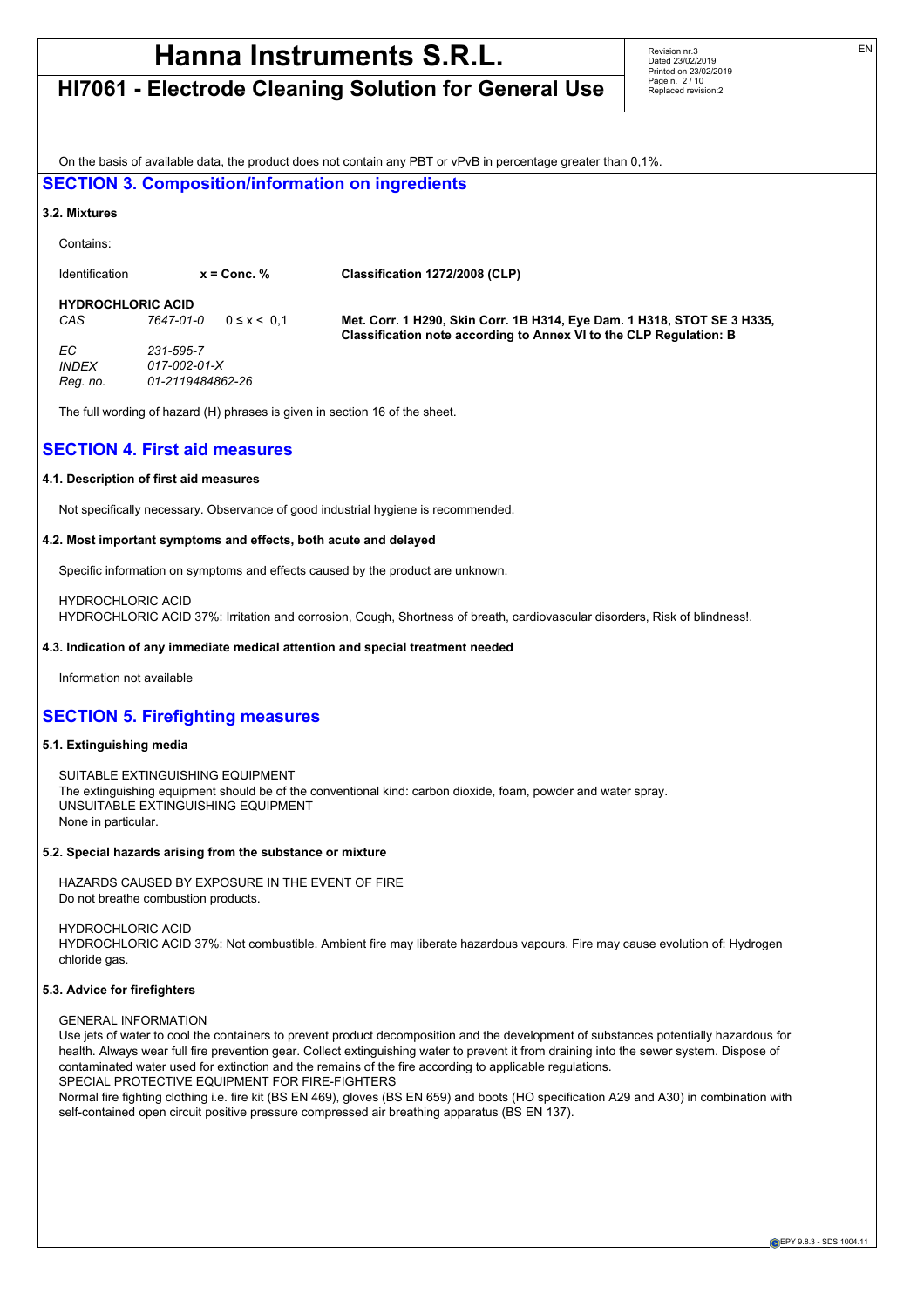## **HI7061 - Electrode Cleaning Solution for General Use**

Revision nr.3 Dated 23/02/2019 Printed on 23/02/2019 Page n. 3 / 10 Replaced revision:2

## **SECTION 6. Accidental release measures**

### **6.1. Personal precautions, protective equipment and emergency procedures**

Use breathing equipment if fumes or powders are released into the air. These indications apply for both processing staff and those involved in emergency procedures.

#### **6.2. Environmental precautions**

The product must not penetrate into the sewer system or come into contact with surface water or ground water.

#### **6.3. Methods and material for containment and cleaning up**

Confine using earth or inert material. Collect as much material as possible and eliminate the rest using jets of water. Contaminated material should be disposed of in compliance with the provisions set forth in point 13.

### **6.4. Reference to other sections**

Any information on personal protection and disposal is given in sections 8 and 13.

## **SECTION 7. Handling and storage**

#### **7.1. Precautions for safe handling**

Before handling the product, consult all the other sections of this material safety data sheet. Avoid leakage of the product into the environment. Do not eat, drink or smoke during use.

### **7.2. Conditions for safe storage, including any incompatibilities**

Keep the product in clearly labelled containers. Keep containers away from any incompatible materials, see section 10 for details.

### **7.3. Specific end use(s)**

Information not available

## **SECTION 8. Exposure controls/personal protection**

#### **8.1. Control parameters**

Regulatory References:

| DEU        | Deutschland      | TRGS 900 (Fassung 31.1.2018 ber.) - Liste der Arbeitsplatzgrenzwerte und Kurzzeitwerte          |
|------------|------------------|-------------------------------------------------------------------------------------------------|
| <b>ESP</b> | España           | INSHT - Límites de exposición profesional para agentes guímicos en España 2017                  |
| <b>GBR</b> | United Kingdom   | EH40/2005 Workplace exposure limits                                                             |
| <b>HUN</b> | Magyarország     | 50/2011. (XII. 22.) NGM rendelet a munkahelyek kémiai biztonságáról                             |
| <b>ITA</b> | Italia           | Decreto Legislativo 9 Aprile 2008, n.81                                                         |
| <b>NLD</b> | Nederland        | Databank of the social and Economic Concil of Netherlands (SER) Values, AF 2011:18              |
| <b>ROU</b> | România          | Monitorul Oficial al României 44; 2012-01-19                                                    |
| EU         | OEL EU           | Directive (EU) 2017/2398; Directive (EU) 2017/164; Directive 2009/161/EU; Directive 2006/15/EC; |
|            |                  | Directive 2004/37/EC; Directive 2000/39/EC; Directive 91/322/EEC.                               |
|            | <b>TLV-ACGIH</b> | ACGIH 2018                                                                                      |
|            |                  |                                                                                                 |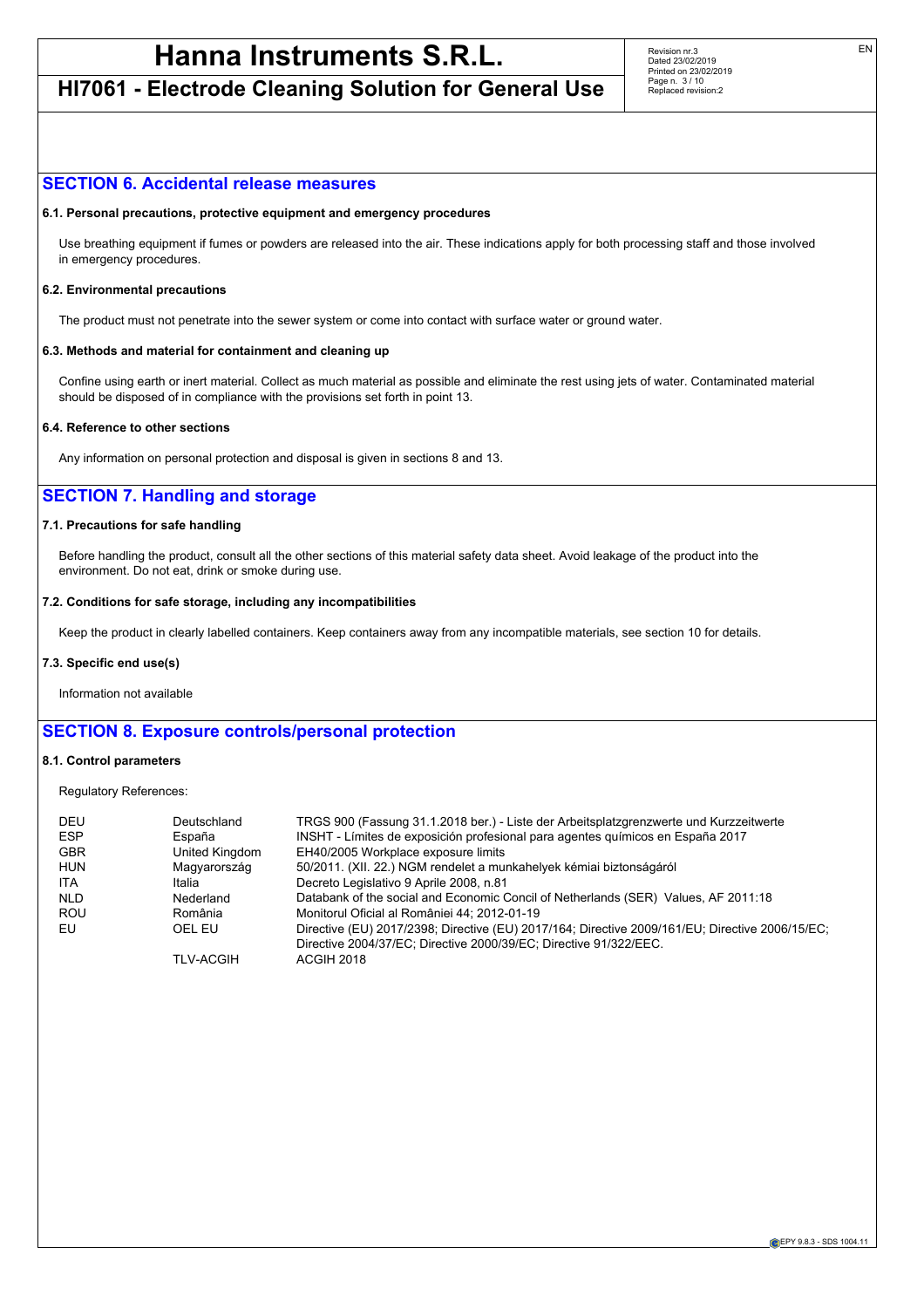### **SECTION 8. Exposure controls/personal protection** ... / >>

Revision nr.3 Dated 23/02/2019 Printed on 23/02/2019 Page n. 4 / 10

EN

| <b>ECTION 8. Exposure controls/personal protection</b> |            |                      |          | / >>       |                          |                    |            |                       |            |
|--------------------------------------------------------|------------|----------------------|----------|------------|--------------------------|--------------------|------------|-----------------------|------------|
|                                                        |            |                      |          |            | <b>HYDROCHLORIC ACID</b> |                    |            |                       |            |
| <b>Threshold Limit Value</b>                           |            |                      |          |            |                          |                    |            |                       |            |
| Type                                                   | Country    | TWA/8h               |          | STEL/15min |                          |                    |            |                       |            |
|                                                        |            | mg/m3                | ppm      | mq/m3      | ppm                      |                    |            |                       |            |
| <b>MAK</b>                                             | <b>DEU</b> | 3                    | 2        |            |                          |                    |            |                       |            |
| <b>VLA</b>                                             | <b>ESP</b> | 7,6                  | 5        | 15         | 10                       |                    |            |                       |            |
| <b>WEL</b>                                             | <b>GBR</b> | 2                    | 1        | 8          | 5                        |                    |            | gas and aerosol mists |            |
| AK                                                     | <b>HUN</b> | 8                    |          | 16         |                          |                    |            |                       |            |
| <b>VLEP</b>                                            | <b>ITA</b> | 8                    | 5        | 15         | 10                       |                    |            |                       |            |
| <b>MAC</b>                                             | <b>NLD</b> | 3                    | 2        | 6          | 4                        |                    |            |                       |            |
| <b>TLV</b>                                             | <b>ROU</b> | 8                    | 5        | 15         | 10                       |                    |            |                       |            |
| OEL                                                    | EU         | 8                    | 5        | 15         | 10                       |                    |            |                       |            |
| <b>TLV-ACGIH</b>                                       |            |                      |          |            | 2(C)                     |                    |            |                       |            |
| <b>Predicted no-effect concentration - PNEC</b>        |            |                      |          |            |                          |                    |            |                       |            |
| Normal value in fresh water                            |            |                      |          |            |                          |                    | 0.036      | mg/l                  |            |
| Normal value in marine water                           |            |                      |          |            |                          |                    | 0,036      | mg/l                  |            |
| Normal value for water, intermittent release           |            |                      |          |            |                          |                    | 0.045      | mg/l                  |            |
| Normal value of STP microorganisms                     |            |                      |          |            |                          |                    | 0,036      | mg/l                  |            |
| Health - Derived no-effect level - DNEL / DMEL         |            |                      |          |            |                          |                    |            |                       |            |
|                                                        |            | Effects on consumers |          |            |                          | Effects on workers |            |                       |            |
| Route of exposure                                      | Acute      | Acute                |          | Chronic    | Chronic                  | Acute              | Acute      | Chronic               | Chronic    |
|                                                        | local      |                      | systemic | local      | systemic                 | local              | systemic   | local                 | systemic   |
| Inhalation                                             |            |                      |          |            |                          | 15                 | <b>VND</b> | 8                     | <b>VND</b> |
|                                                        |            |                      |          |            |                          | mg/m3              |            | mg/m3                 |            |

(C) = CEILING ; INHAL = Inhalable Fraction ; RESP = Respirable Fraction ; THORA = Thoracic Fraction.

VND = hazard identified but no DNEL/PNEC available ; NEA = no exposure expected ; NPI = no hazard identified.

### HYDROCHLORIC ACID

Methods for measurement of the workplace atmosphere have to correspond to the requirements of norm NIOSH 7903.

### **8.2. Exposure controls**

As the use of adequate technical equipment must always take priority over personal protective equipment, make sure that the workplace is well aired through effective local aspiration.

When choosing personal protective equipment, ask your chemical substance supplier for advice.

Personal protective equipment must be CE marked, showing that it complies with applicable standards.

HAND PROTECTION

Protect hands with category III work gloves (see standard EN 374).

The following should be considered when choosing work glove material: compatibility, degradation, failure time and permeability.

The work gloves' resistance to chemical agents should be checked before use, as it can be unpredictable. The gloves' wear time depends on the duration and type of use.

SKIN PROTECTION

Wear category I professional long-sleeved overalls and safety footwear (see Directive 89/686/EEC and standard EN ISO 20344). Wash body with soap and water after removing protective clothing.

EYE PROTECTION

Wear airtight protective goggles (see standard EN 166).

RESPIRATORY PROTECTION

If the threshold value (e.g. TLV-TWA) is exceeded for the substance or one of the substances present in the product, use a mask with a type B filter whose class (1, 2 or 3) must be chosen according to the limit of use concentration. (see standard EN 14387). In the presence of gases or vapours of various kinds and/or gases or vapours containing particulate (aerosol sprays, fumes, mists, etc.) combined filters are required.

Respiratory protection devices must be used if the technical measures adopted are not suitable for restricting the worker's exposure to the threshold values considered. The protection provided by masks is in any case limited.

If the substance considered is odourless or its olfactory threshold is higher than the corresponding TLV-TWA and in the case of an emergency, wear open-circuit compressed air breathing apparatus (in compliance with standard EN 137) or external air-intake breathing apparatus (in compliance with standard EN 138). For a correct choice of respiratory protection device, see standard EN 529. ENVIRONMENTAL EXPOSURE CONTROLS

The emissions generated by manufacturing processes, including those generated by ventilation equipment, should be checked to ensure compliance with environmental standards.

## **SECTION 9. Physical and chemical properties**

### **9.1. Information on basic physical and chemical properties**

Appearance liquid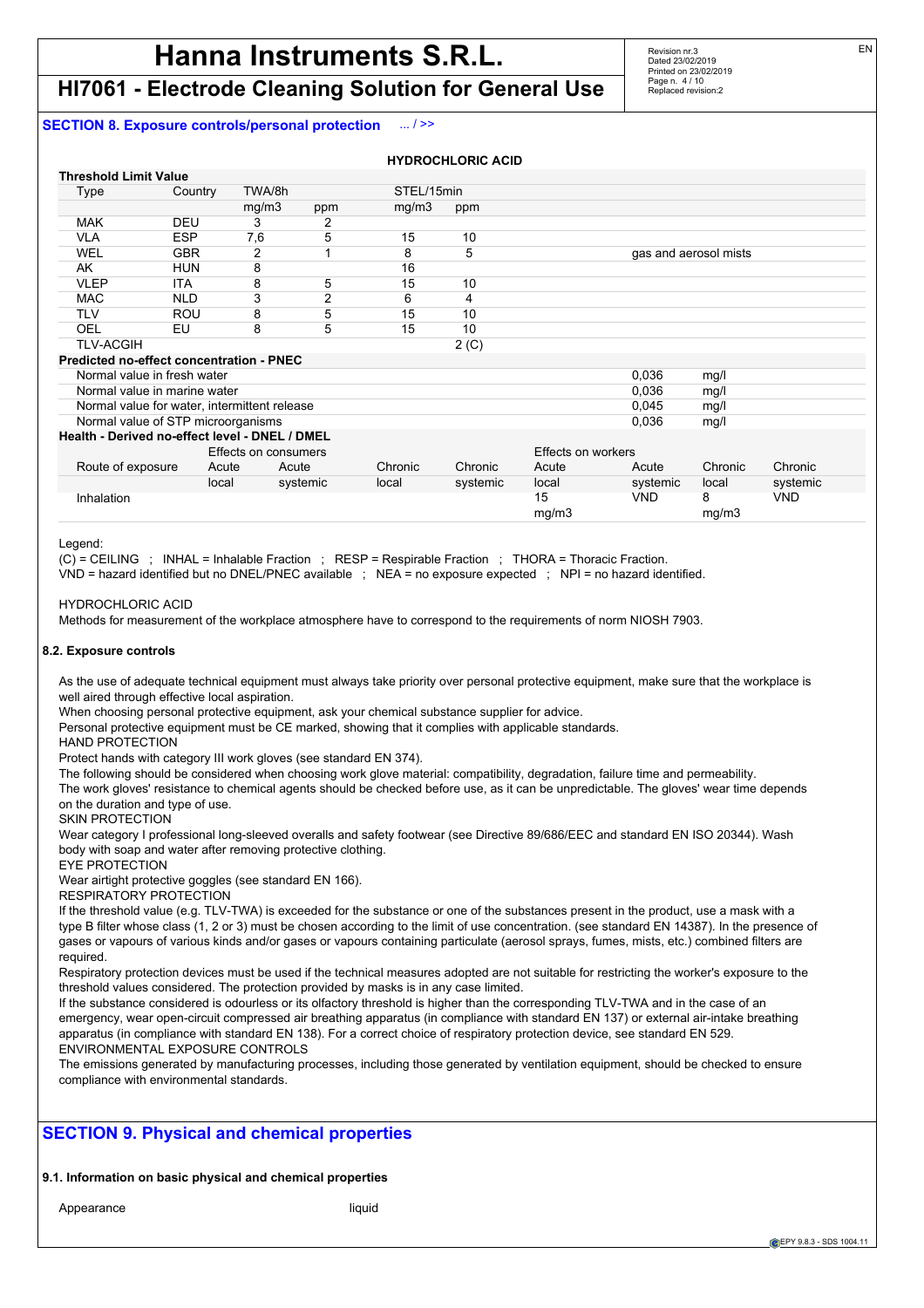## **HI7061 - Electrode Cleaning Solution for General Use**

### **SECTION 9. Physical and chemical properties** ... / >>

| Colour<br>Odour<br>Odour threshold<br>рH<br>Melting point / freezing point<br>Initial boiling point<br>Boiling range<br>Flash point<br>Evaporation rate<br>Flammability (solid, gas)<br>Lower inflammability limit<br>Upper inflammability limit<br>Lower explosive limit<br>Upper explosive limit<br>Vapour pressure<br>Vapour density<br>Relative density | colourless<br>odourless<br>Not available<br>2,1<br>Not available<br>Not available<br>Not available<br>°C<br>60<br>$\geq$<br>Not available<br>Not available<br>Not available<br>Not available<br>Not available<br>Not available<br>Not available<br>Not available<br>1,00 |
|-------------------------------------------------------------------------------------------------------------------------------------------------------------------------------------------------------------------------------------------------------------------------------------------------------------------------------------------------------------|--------------------------------------------------------------------------------------------------------------------------------------------------------------------------------------------------------------------------------------------------------------------------|
|                                                                                                                                                                                                                                                                                                                                                             |                                                                                                                                                                                                                                                                          |
|                                                                                                                                                                                                                                                                                                                                                             |                                                                                                                                                                                                                                                                          |
|                                                                                                                                                                                                                                                                                                                                                             |                                                                                                                                                                                                                                                                          |
|                                                                                                                                                                                                                                                                                                                                                             |                                                                                                                                                                                                                                                                          |
|                                                                                                                                                                                                                                                                                                                                                             |                                                                                                                                                                                                                                                                          |
|                                                                                                                                                                                                                                                                                                                                                             |                                                                                                                                                                                                                                                                          |
|                                                                                                                                                                                                                                                                                                                                                             |                                                                                                                                                                                                                                                                          |
|                                                                                                                                                                                                                                                                                                                                                             |                                                                                                                                                                                                                                                                          |
| Solubility                                                                                                                                                                                                                                                                                                                                                  | soluble in water                                                                                                                                                                                                                                                         |
| Partition coefficient: n-octanol/water                                                                                                                                                                                                                                                                                                                      | Not available                                                                                                                                                                                                                                                            |
| Auto-ignition temperature                                                                                                                                                                                                                                                                                                                                   | Not available                                                                                                                                                                                                                                                            |
| Decomposition temperature                                                                                                                                                                                                                                                                                                                                   | Not available                                                                                                                                                                                                                                                            |
| Viscosity                                                                                                                                                                                                                                                                                                                                                   | Not available                                                                                                                                                                                                                                                            |
| <b>Explosive properties</b>                                                                                                                                                                                                                                                                                                                                 | Not available                                                                                                                                                                                                                                                            |
| Oxidising properties                                                                                                                                                                                                                                                                                                                                        | Not available                                                                                                                                                                                                                                                            |
| 9.2. Other information                                                                                                                                                                                                                                                                                                                                      |                                                                                                                                                                                                                                                                          |
| VOC (Directive 2010/75/EC) :                                                                                                                                                                                                                                                                                                                                | 0                                                                                                                                                                                                                                                                        |
| VOC (volatile carbon) :                                                                                                                                                                                                                                                                                                                                     | 0                                                                                                                                                                                                                                                                        |
|                                                                                                                                                                                                                                                                                                                                                             |                                                                                                                                                                                                                                                                          |

## **SECTION 10. Stability and reactivity**

### **10.1. Reactivity**

There are no particular risks of reaction with other substances in normal conditions of use.

HYDROCHLORIC ACID HYDROCHLORIC ACID 37%: Corrosive in contact with metals.

#### **10.2. Chemical stability**

The product is stable in normal conditions of use and storage.

### **10.3. Possibility of hazardous reactions**

No hazardous reactions are foreseeable in normal conditions of use and storage.

### HYDROCHLORIC ACID

HYDROCHLORIC ACID 37%: Exothermic reaction with: Amines, potassium permanganate, salts of oxyhalogenic acids, semimetallic oxides, semimetallic hydrogen compounds, Aldehydes, vinylmethyl ether, Risk of ignition or formation of inflammable gases or vapours with: carbides, lithium silicide, Fluorine, Generates dangerous gases or fumes in contact with: Aluminium, hydrides, formaldehyde, Metals, strong alkalis, Sulphides. Risk of explosion with: Alkali metals, conc. sulfuric acid.

### **10.4. Conditions to avoid**

None in particular. However the usual precautions used for chemical products should be respected.

### **10.5. Incompatible materials**

HYDROCHLORIC ACID HYDROCHLORIC ACID 37%: Alkalis, organic substances, strong oxidants and metals.

### **10.6. Hazardous decomposition products**

HYDROCHLORIC ACID HYDROCHLORIC ACID 37%: Above decomposition temperature hydrochloric acid fumes may develop.

Revision nr.3 Dated 23/02/2019 Printed on 23/02/2019 Page n. 5 / 10 Replaced revision:2

EN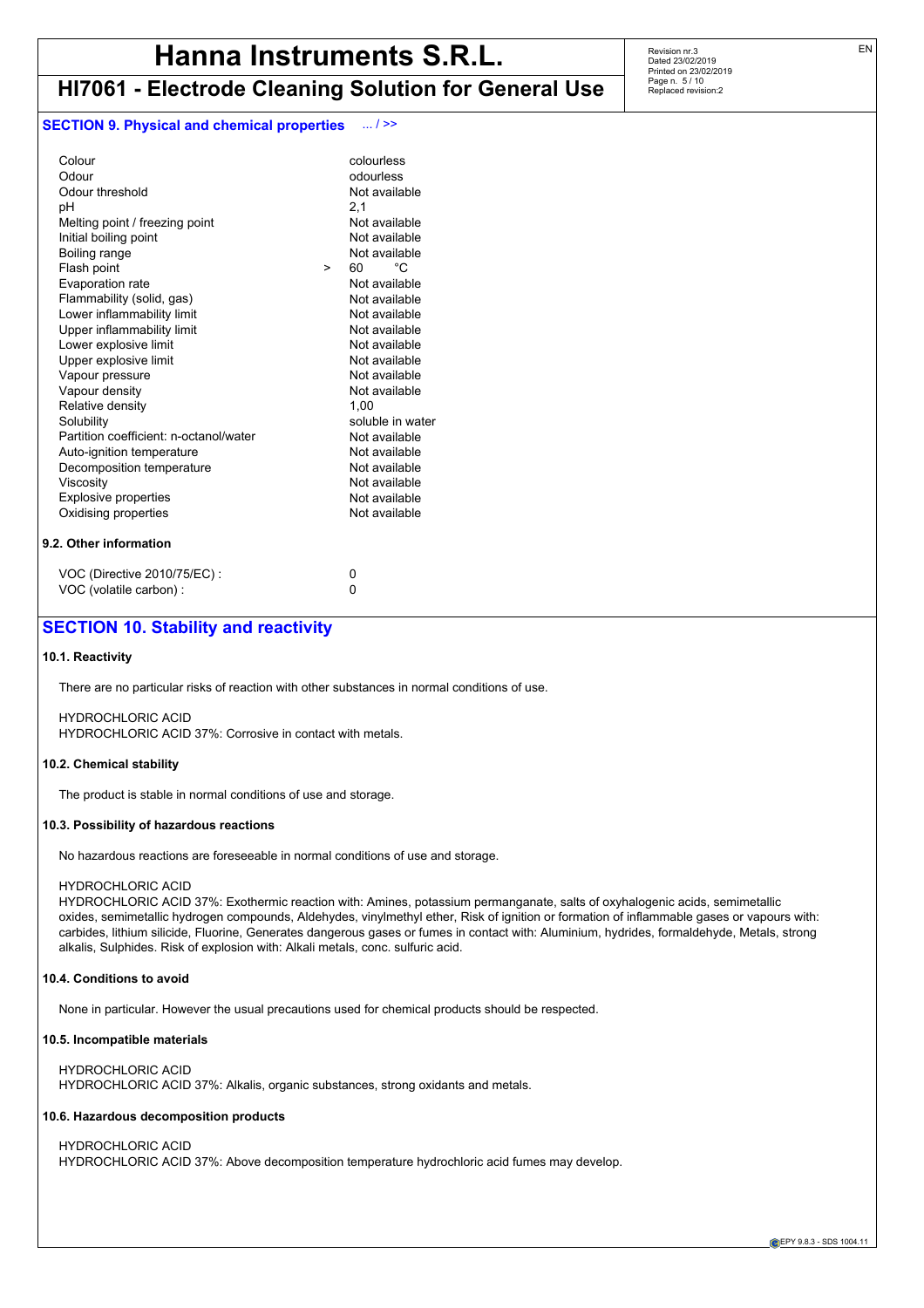**HI7061 - Electrode Cleaning Solution for General Use**

Revision nr.3 Dated 23/02/2019 Printed on 23/02/2019 Page n. 6 / 10 Replaced revision:2

### **SECTION 11. Toxicological information**

In the absence of experimental data for the product itself, health hazards are evaluated according to the properties of the substances it contains, using the criteria specified in the applicable regulation for classification.

It is therefore necessary to take into account the concentration of the individual hazardous substances indicated in section 3, to evaluate the toxicological effects of exposure to the product.

### **11.1. Information on toxicological effects**

### HYDROCHLORIC ACID

HYDROCHLORIC ACID 37% - Mixture - Acute oral toxicity, Symptoms: If ingested, severe burns of the mouth and throat, as well as a danger of perforation of the oesophagus and the stomach - Acute inhalation toxicity, Symptoms: mucosal irritations, Cough, Shortness of breath, Possible damages:, damage of respiratory tract - Skin irritation, Mixture causes burns. - Eye irritation, Mixture causes serious eye damage. Risk of blindness! - Specific target organ toxicity, single exposure, Target Organs: Respiratory system, Mixture may cause respiratory irritation.

Metabolism, toxicokinetics, mechanism of action and other information

Information not available

Information on likely routes of exposure

Information not available

Delayed and immediate effects as well as chronic effects from short and long-term exposure

Information not available

Interactive effects

Information not available

ACUTE TOXICITY

LC50 (Inhalation) of the mixture: Not classified (no significant component) LD50 (Oral) of the mixture:  $\blacksquare$  Not classified (no significant component) LD50 (Dermal) of the mixture:  $\blacksquare$  Not classified (no significant component)

HYDROCHLORIC ACID LC50 (Inhalation) 4,74 mg/l/1h Rat

SKIN CORROSION / IRRITATION

Does not meet the classification criteria for this hazard class

SERIOUS EYE DAMAGE / IRRITATION

Does not meet the classification criteria for this hazard class

RESPIRATORY OR SKIN SENSITISATION

Does not meet the classification criteria for this hazard class

GERM CELL MUTAGENICITY

Does not meet the classification criteria for this hazard class

CARCINOGENICITY

Does not meet the classification criteria for this hazard class

REPRODUCTIVE TOXICITY

Does not meet the classification criteria for this hazard class

STOT - SINGLE EXPOSURE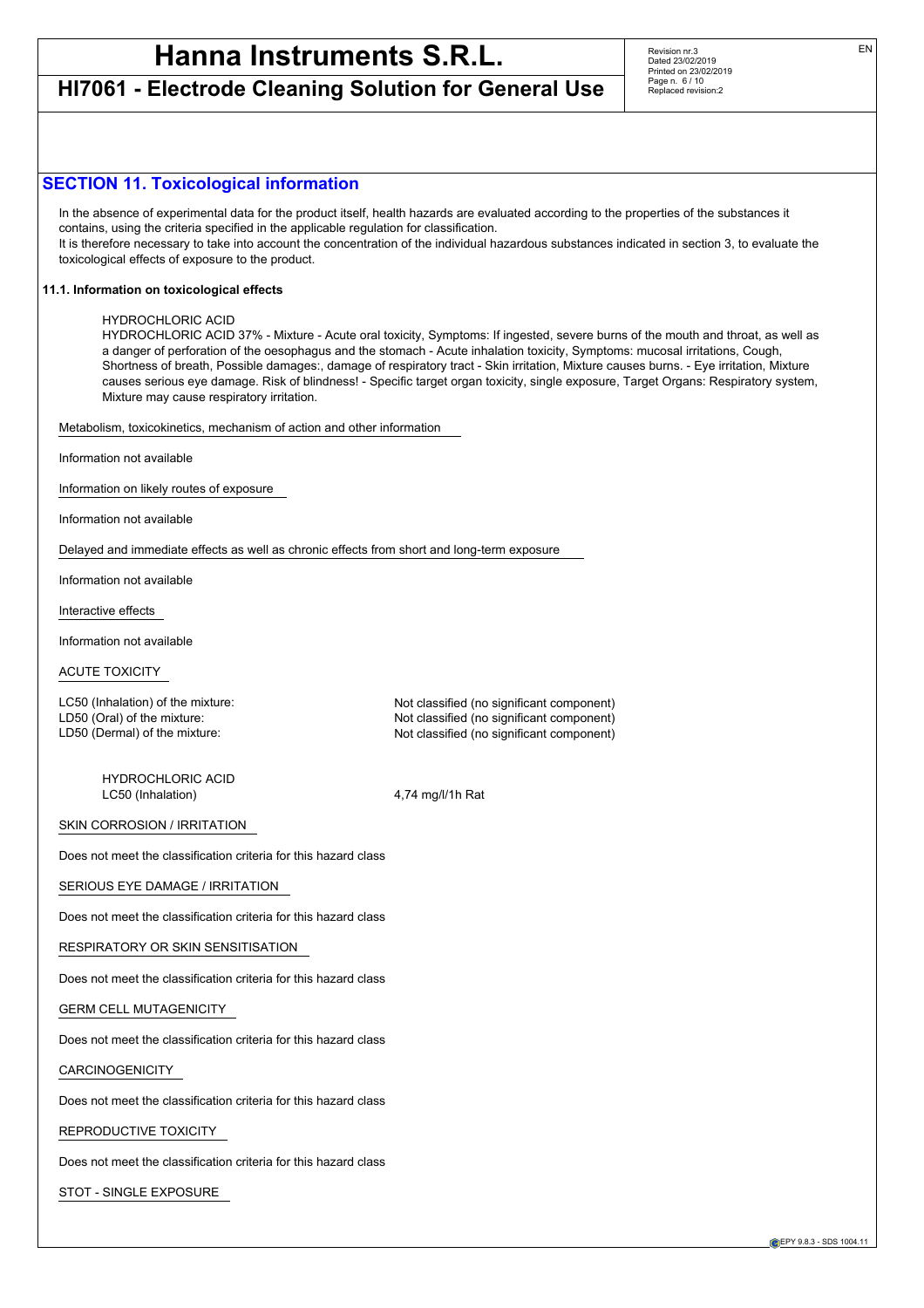## **HI7061 - Electrode Cleaning Solution for General Use**

Revision nr.3 Dated 23/02/2019 Printed on 23/02/2019 Page n. 7 / 10 Replaced revision:2

### **SECTION 11. Toxicological information** ... / >>

Does not meet the classification criteria for this hazard class

STOT - REPEATED EXPOSURE

Does not meet the classification criteria for this hazard class

ASPIRATION HAZARD

Does not meet the classification criteria for this hazard class

### **SECTION 12. Ecological information**

Use this product according to good working practices. Avoid littering. Inform the competent authorities, should the product reach waterways or contaminate soil or vegetation.

#### **12.1. Toxicity**

HYDROCHLORIC ACID LC50 - for Fish 282 mg/l/96h EC50 - for Crustacea 6 and 5E-05 mg/l/48h

### **12.2. Persistence and degradability**

HYDROCHLORIC ACID Solubility in water  $\sim$  10000 mg/l Degradability: information not available

### **12.3. Bioaccumulative potential**

Information not available

#### **12.4. Mobility in soil**

Information not available

### **12.5. Results of PBT and vPvB assessment**

On the basis of available data, the product does not contain any PBT or vPvB in percentage greater than 0,1%.

### **12.6. Other adverse effects**

HYDROCHLORIC ACID HYDROCHLORIC ACID 37%: Forms corrosive mixtures with water even if diluted. Harmful effect due to pH shift. Discharge into the environment must be avoided.

### **SECTION 13. Disposal considerations**

#### **13.1. Waste treatment methods**

Reuse, when possible. Neat product residues should be considered special non-hazardous waste. Disposal must be performed through an authorised waste management firm, in compliance with national and local regulations. CONTAMINATED PACKAGING Contaminated packaging must be recovered or disposed of in compliance with national waste management regulations.

### **SECTION 14. Transport information**

The product is not dangerous under current provisions of the Code of International Carriage of Dangerous Goods by Road (ADR) and by Rail (RID), of the International Maritime Dangerous Goods Code (IMDG), and of the International Air Transport Association (IATA) regulations.

### **14.1. UN number**

Not applicable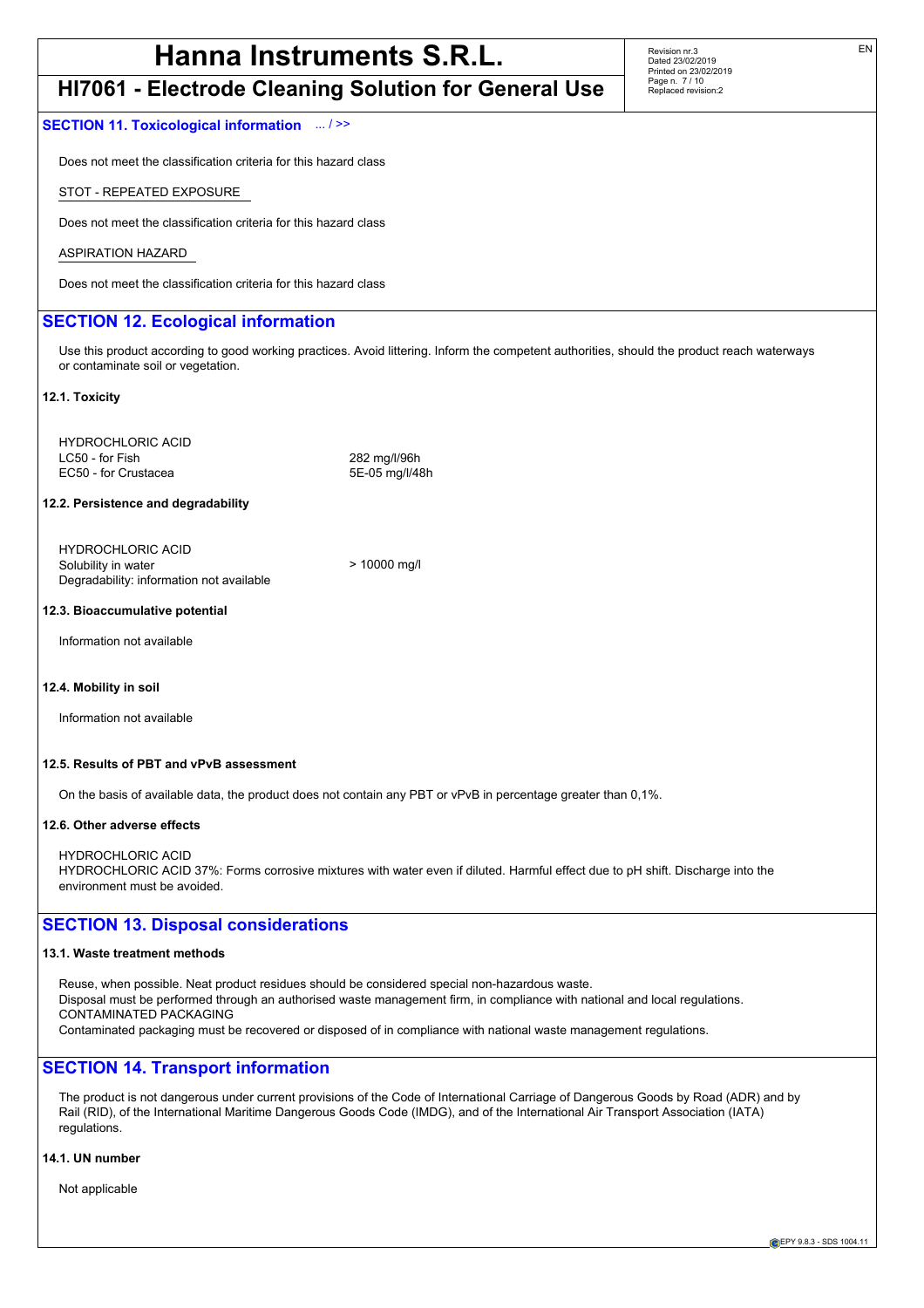## **HI7061 - Electrode Cleaning Solution for General Use**

Revision nr.3 Dated 23/02/2019 Printed on 23/02/2019 Page n. 8 / 10 Replaced revision:2

**SECTION 14. Transport information** ... / >>

### **14.2. UN proper shipping name**

Not applicable

**14.3. Transport hazard class(es)**

Not applicable

### **14.4. Packing group**

Not applicable

### **14.5. Environmental hazards**

Not applicable

### **14.6. Special precautions for user**

Not applicable

### **14.7. Transport in bulk according to Annex II of Marpol and the IBC Code**

Information not relevant

## **SECTION 15. Regulatory information**

### **15.1. Safety, health and environmental regulations/legislation specific for the substance or mixture**

Seveso Category - Directive 2012/18/EC: None

Restrictions relating to the product or contained substances pursuant to Annex XVII to EC Regulation 1907/2006 **None** 

Substances in Candidate List (Art. 59 REACH) On the basis of available data, the product does not contain any SVHC in percentage greater than 0,1%.

Substances subject to authorisation (Annex XIV REACH)

**None** 

Substances subject to exportation reporting pursuant to (EC) Reg. 649/2012:

**None** 

Substances subject to the Rotterdam Convention: **None** 

Substances subject to the Stockholm Convention: **None** 

Healthcare controls Information not available

German regulation on the classification of substances hazardous to water (AwSV, vom 18. April 2017) WGK 1: Low hazard to waters

### **15.2. Chemical safety assessment**

A chemical safety assessment has been performed for the following contained substances HYDROCHLORIC ACID

### **SECTION 16. Other information**

Text of hazard (H) indications mentioned in section 2-3 of the sheet:

| Met. Corr. 1     | Substance or mixture corrosive to metals, category 1         |
|------------------|--------------------------------------------------------------|
| Skin Corr, 1B    | Skin corrosion, category 1B                                  |
| STOT SE3         | Specific target organ toxicity - single exposure, category 3 |
| H <sub>290</sub> | May be corrosive to metals.                                  |
| H314             | Causes severe skin burns and eye damage.                     |
| H335             | May cause respiratory irritation.                            |

EN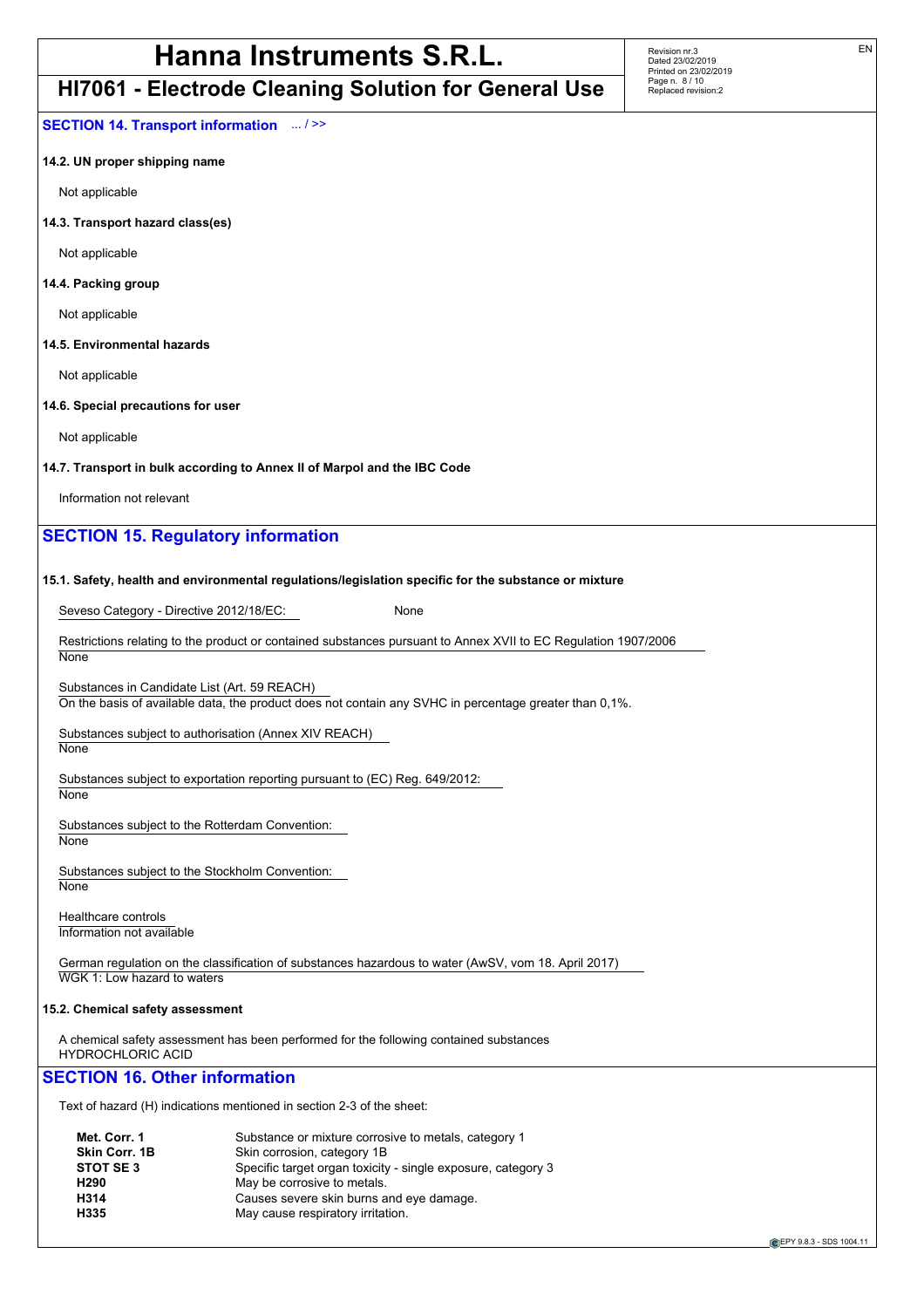## **HI7061 - Electrode Cleaning Solution for General Use**

### **SECTION 16. Other information** ... / >>

### **EUH210** Safety data sheet available on request.

LEGEND:

- ADR: European Agreement concerning the carriage of Dangerous goods by Road
- CAS NUMBER: Chemical Abstract Service Number
- CE50: Effective concentration (required to induce a 50% effect) - CE NUMBER: Identifier in ESIS (European archive of existing substances)
- CLP: EC Regulation 1272/2008
- 
- DNEL: Derived No Effect Level
- EmS: Emergency Schedule
- GHS: Globally Harmonized System of classification and labeling of chemicals
- IATA DGR: International Air Transport Association Dangerous Goods Regulation
- IC50: Immobilization Concentration 50%
- IMDG: International Maritime Code for dangerous goods
- IMO: International Maritime Organization
- INDEX NUMBER: Identifier in Annex VI of CLP
- LC50: Lethal Concentration 50%
- LD50: Lethal dose 50%
- OEL: Occupational Exposure Level
- PBT: Persistent bioaccumulative and toxic as REACH Regulation
- PEC: Predicted environmental Concentration
- PEL: Predicted exposure level
- PNEC: Predicted no effect concentration
- REACH: EC Regulation 1907/2006
- RID: Regulation concerning the international transport of dangerous goods by train
- TLV: Threshold Limit Value
- TLV CEILING: Concentration that should not be exceeded during any time of occupational exposure.
- TWA STEL: Short-term exposure limit
- TWA: Time-weighted average exposure limit
- VOC: Volatile organic Compounds
- vPvB: Very Persistent and very Bioaccumulative as for REACH Regulation
- WGK: Water hazard classes (German).

#### GENERAL BIBLIOGRAPHY

- 1. Regulation (EC) 1907/2006 (REACH) of the European Parliament
- 2. Regulation (EC) 1272/2008 (CLP) of the European Parliament
- 3. Regulation (EU) 790/2009 (I Atp. CLP) of the European Parliament
- 4. Regulation (EU) 2015/830 of the European Parliament
- 5. Regulation (EU) 286/2011 (II Atp. CLP) of the European Parliament
- 6. Regulation (EU) 618/2012 (III Atp. CLP) of the European Parliament
- 7. Regulation (EU) 487/2013 (IV Atp. CLP) of the European Parliament
- 8. Regulation (EU) 944/2013 (V Atp. CLP) of the European Parliament
- 9. Regulation (EU) 605/2014 (VI Atp. CLP) of the European Parliament
- 10. Regulation (EU) 2015/1221 (VII Atp. CLP) of the European Parliament
- 11. Regulation (EU) 2016/918 (VIII Atp. CLP) of the European Parliament
- 12. Regulation (EU) 2016/1179 (IX Atp. CLP)
- 13. Regulation (EU) 2017/776 (X Atp. CLP)
- 
- The Merck Index. 10th Edition
- Handling Chemical Safety
- INRS Fiche Toxicologique (toxicological sheet)
- Patty Industrial Hygiene and Toxicology
- N.I. Sax Dangerous properties of Industrial Materials-7, 1989 Edition
- IFA GESTIS website
- ECHA website
- Database of SDS models for chemicals Ministry of Health and ISS (Istituto Superiore di Sanità) Italy

The information contained in the present sheet are based on our own knowledge on the date of the last version. Users must verify the suitability and thoroughness of provided information according to each specific use of the product.

This document must not be regarded as a guarantee on any specific product property.

The use of this product is not subject to our direct control; therefore, users must, under their own responsibility, comply with the current health and safety laws and regulations. The producer is relieved from any liability arising from improper uses. Provide appointed staff with adequate training on how to use chemical products.

Changes to previous review:

Revision nr.3 Dated 23/02/2019 Printed on 23/02/2019 Page n. 9 / 10 Replaced revision:2